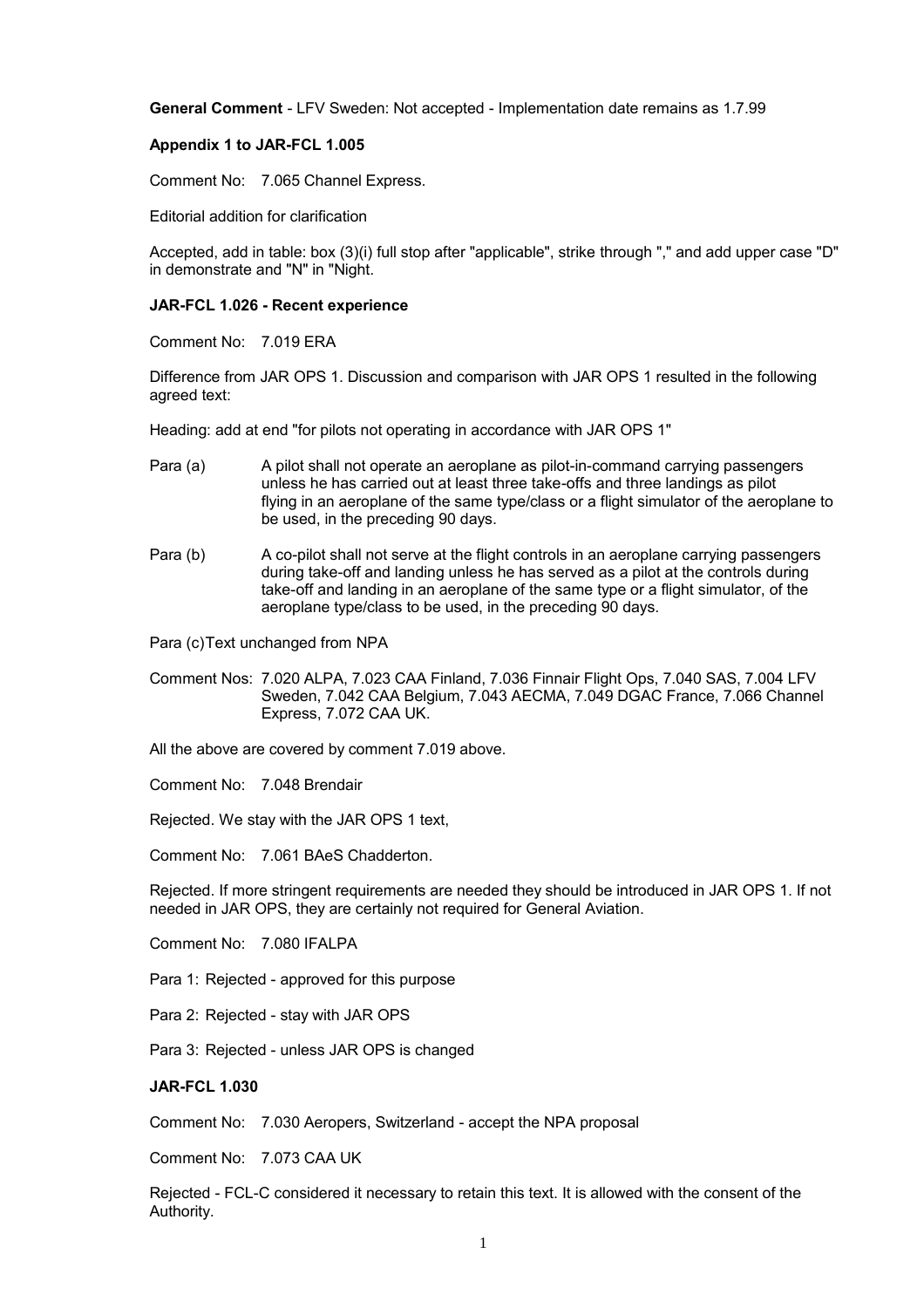Comment No: 7.067 Channel Express

Rejected - as above and for quality control assurance.

**JAR-FCL 1.040**

Comment No: 7.005 LFV Sweden

Accepted, in line 3 replace "use" with "undergo"

Comment No: 7.024 CAA Finland

Covered - including the student pilot, who flies on the basis of authorisation and has a medical certificate.

Comment No: 7.068 Channel Express

Rejected - many 'over the counter' drugs are as dangerous as other prescribed medication. Also, not part of NPA.

Comment No: 7.074 CAA UK

Rejected - a medical certificate is not required for a person undertaking a trial lesson, or a passenger carried in the right hand seat, and both may have taken medication prior to flight, therefore not applicable to student pilots prior to first solo either.

# **JAR-FCL 1.050**

Comment No: 7.006 LFV Sweden

Rejected - Outdated ICAO - Co-pilot has captain experience today.

Comment No: 7.021 ALPA

Rejected - covered in full by theory exam.

Comment No: 7.064 European Air Transport

Agree with above NPA

Comment No: 7.069 Channel Express

Misunderstanding - PICUS is not considered as co-pilot here.

### **AMC FCL 1.050**

Comment No: 7.050 DGAC France

Accepted. Will become an appendix to JAR-FCL 1.055(b)(2)

**IEM FCL 1.050** crediting of theoretical knowledge - Bridge instruction and examination syllabus

ESC will be asked to prepare a proposal on questions distributed and time allocated, for NPA 14

### **Appendix 1 to JAR-FCL 1.055**

Comment No: 7.007 LFV Sweden

It is sufficient for them to be named in the FTO approval.

Comment No: 7.051 DGAC France

Agreed - editorial: add comma after "shall hold" and delete comma after "have held".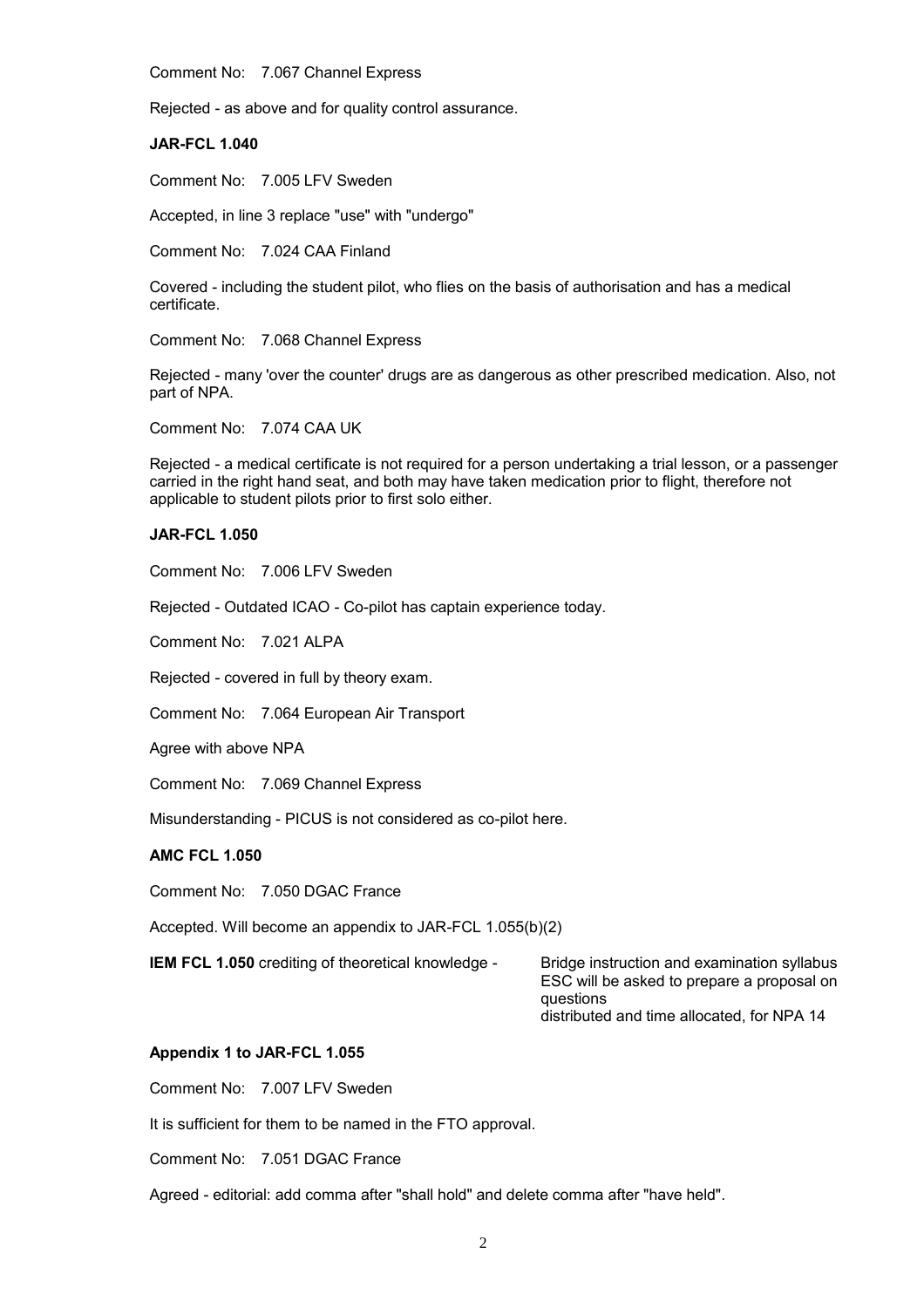Comment No: 7.052 DGAC France

New box as shown on following page to be added for transitional arrangements (Appendix 1 to JAR-FCL 1.005) NPA 5, page 2 for FTD and/or FNPT I .

4. Instructors on FTD and/or FNPT I

| and/or FNPT I                                | Instructors on $FTD$ 3 years recent experience as Spare<br>l instructors on FTD |                | Instructors on FTD and /or<br>l FNPT I |
|----------------------------------------------|---------------------------------------------------------------------------------|----------------|----------------------------------------|
| Amend para 18 of Appendix 1 to JAR-FCL1.055) |                                                                                 | NPA 5 to read: |                                        |
| Amend para 15 of Appendix 2 to JAR-FCL1.055) |                                                                                 |                |                                        |

"Except for instructors having an authorisation according to item 3 and 4 of Appendix 1 to JAR-FCL 1.005"

Table accepted.

Comment No: 7.053 DGAC France

Reference in comment should read para 1.405 - Rejected - SFI restricted to type rating and MCC training.

#### **Appendix 2 to JAR-FCL 1.055**

Comment No: 7.083 ECA

Accepted. Para 15 amended as follows:

" 15. For flight training duties on an FTD, instructors shall have instructional experience appropriate to the training courses they are appointed to conduct and shall hold, or have held 3 years prior to the first appointment, a professional.....

# **IEM FCL No 2 to JAR-FCL 1.055**

Comment No: 7.002 LFV Sweden - not accepted

Comment No: 7.008 LFV Sweden

Accepted - add "should" to the 2nd line under headline after "courses".

Comment No: 7.009 LFV Sweden

Accepted - amend text in heading to read "FTOs/TRTOs if applicable."

Comment No: 7.002 LFV Sweden - noted.

#### **Appendix 1 to JAR-FCL 1.075**

Comment No: 7.054 DGAC France

Rejected - Leave as it is, in accordance with ICAO - ICAO does not force us to sign section Xl personally. Some countries already use facsimile signatures to reduce the work load.

Comment No: 7.033 MOT Germany and Comment No: 7.075 CAA UK

Continue to enter medical limitations on the licence. Following considerable discussion, the FCL-C considered this should be left open for States who have legal problems. An amendment to the text to cover this was agreed as follows:

Para 3: 2nd line, after "IEM 3.100" add "and at the discretion of the Authority, in the licence."

Comment No: 7.070 Channel Express

Rejected - misunderstanding.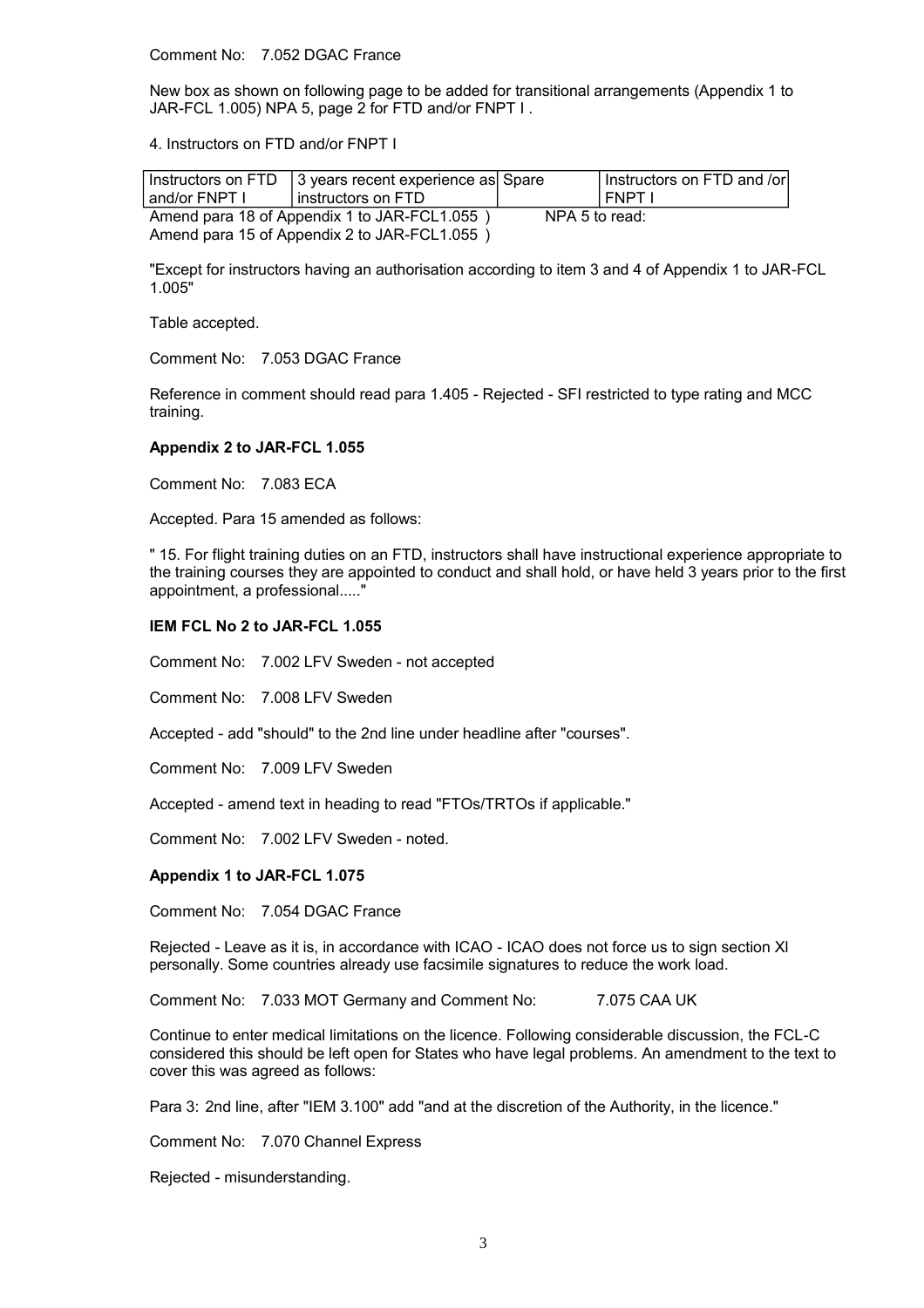For clarification , the FCL-C agreed the following statements:

- 1. A licence issued of the basis of transitional arrangements, according to JAR-FCL 1.005(b)(1) should not contain the words "Joint Aviation Authorities".
- 2. Licences issued according to national regulations and revalidated by completion of the requirements of Appendix 1 to JAR-FCL 1.005 should not contain the words "Joint Aviation Authorities".

Comment No: 7.081 IFALPA

Standardised method for writing date - Proposal rejected. The FCL-C agreed that the European system should be accepted throughout: day, month, year, all in numerals.

### **JAR-FCL 1.120**

Comment No: 7.062 BAeS JAR-FCL 1.120 and 135

JAR-FCL 1.120 - The meeting rejected this comment as they upheld their original decision. JAR-FCL 1.135 - The navigation section of the PPLSkill test may be flown as a separate flight. See Appendix 1 to JAR FCL 1.130/1.350, para 14.

Comment No: 7.035 MOT Germany

Rejected - misunderstanding

#### **Appendix 2 to JAR-FCL 125**

Comment No: 7.010 LFV Sweden

Accepted. Text change as follows: Para 3, beginning of 3rd line, insert "at the discretion of the Authority".

## **Appendix 1 to JAR-FC 1.130.135**

Comment No: 7.076 CAA UK

Initial PPLtraining on a multi-engine aeroplane. MD to provide a WP to cover this issue for the next meeting.

### **AMC FCL 1.425**

Comment No: 7.003 LFV Sweden - Noted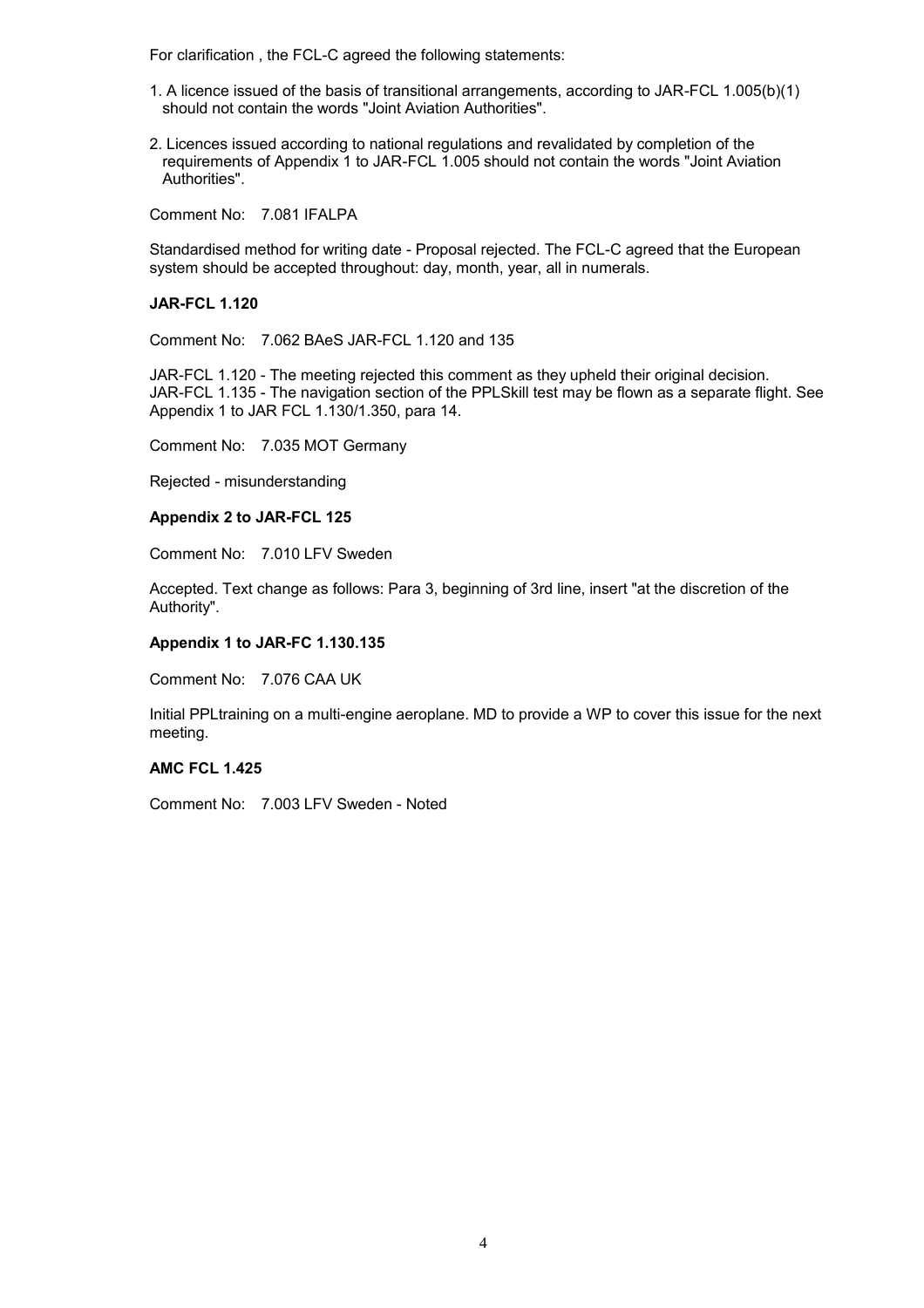### **NPA 7 CONTINUED - FCL 99/3**

## **APPENDIX 1 TO JAR-FCL 1.130 & 1.135**

Comment No: 7.076 - CAA UK.

This had been discussed at FCL 99/2, but the meeting considered that this would need to be further considered under future work. A WP was anticipated from MD on the PPL multi-engine course.

# **APPENDIX 2 TO JAR-FCL 1.135**

Comment No: 7.011 **-** LFV Sweden

Section 6(a) Leave engine shut down and restart as it is. Proposal to delete FNPTII - agreed. Delete "FNPTII of a". Correct 2 typos: 1st line of (a) "during", 2nd line of (a) "flight".

(d) Delete all wording in brackets.

Delete all text in italic print in box below heading of Section 6.

# **APPENDIX 2 TO JAR-FCL 1.170**

Comment No: 7.025 - CAA Finland

Accepted. Text in Section 6 of CPL should be same as Section 6 in PPL. Reproduce text from PPL in Section 6 of CPL.

Comment No: 7.012 - LFV Sweden - Covered, as in 7.011

Comment No.7.077 - CAA UK

Section 4 item (f) add "single engine". Agreed. After "with idle power" add "single engine only".

### **JAR-FCL 1.175(b)**

Comment No: 7.082 - IFALPA

The Committee decided the new wording should stay. Comment rejected.

### **JAR-FCL 1.185**

Comment No: 7.013 - LFV Sweden

Rejected - no requirement for ATPL

Comment No: 7.022 ALPA

Rejected. The Committee sees no need for this reduced requirement here. However, for clarity, the following text change was agreed at end of para (c) If the IR(A) has not been revalidated/renewed within the preceding last 7 years."

Comment No: 7.078 - UK CAA

Para (b) Rejected - the majority of States considered this not necessary.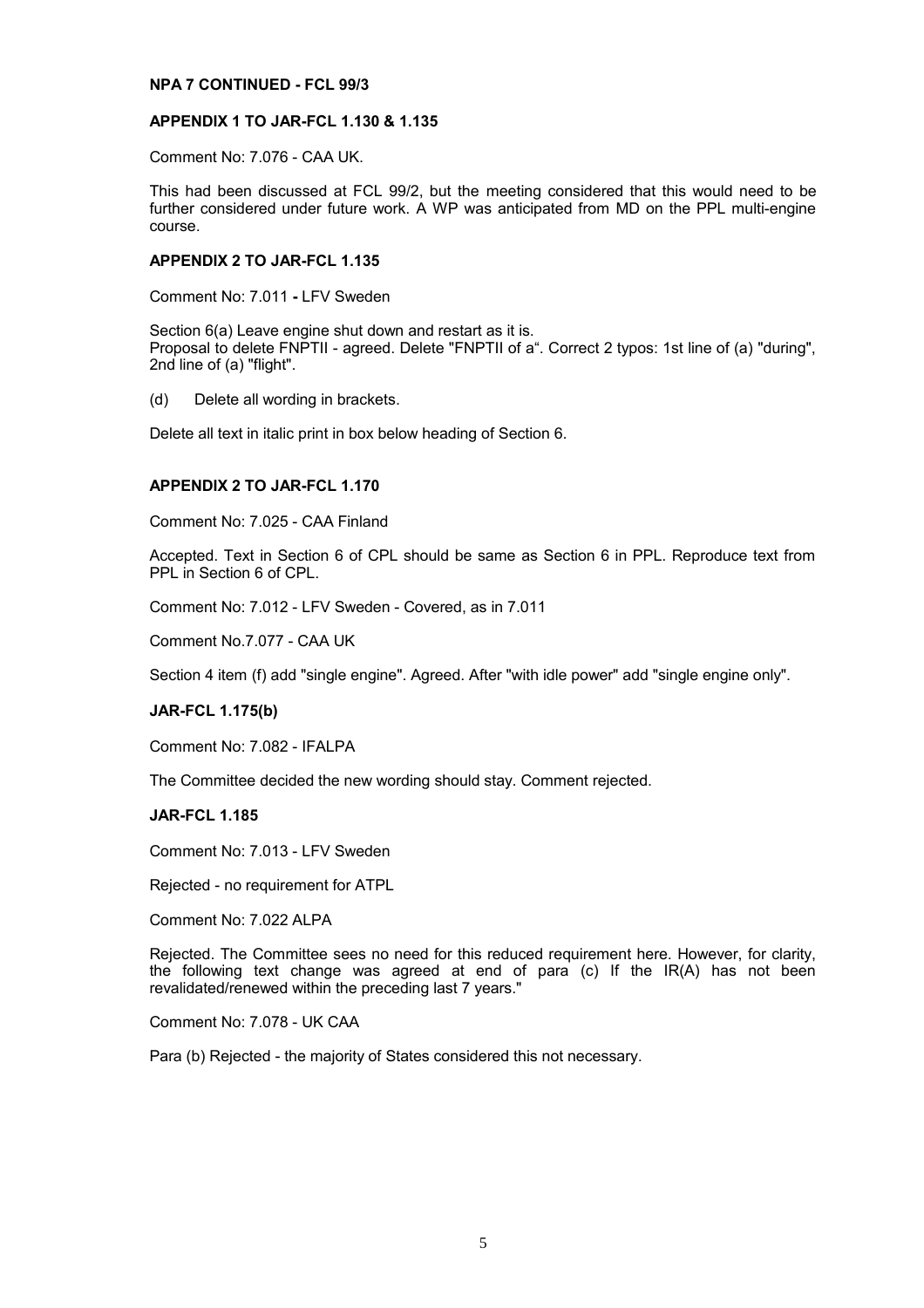### **APPENDIX 2 TO JAR-FCL 1.210**

Comment No: 7.026 - CAA Finland

Amendment to Section 2 item (e) - accepted. Delete: "straight and level flight" and insert "stabilised climb or descent at rate 1 turn".

Comment No: 7.027 - CAA Finland

Accept - delete "procedural go-around" and insert "missed approach procedure"

# **AMC FCL 1.215**

Comment No: 7.059 - Czech Republic

Give to TRWG for future work.

**JAR-FCL 1 .220**

Comment No: 7.038 - Finnair

This is not up to the FCL-C to decide. To be passed to the JOEB.

Comment No: 7.041 - SAS

Covered by JAR OPS text used in new wording for "Recent Experience".

Comment No: 7.044 - AECMA

(a) Deletion of "separate": Accepted

Comment 7.031 - Boeing

To TRWG to check for further consideration. Will be a TGL later.

Comment No: 7.032 - Boeing

Rejected - Stay with decision made by TRWG, FCL-C and recommendation from JOEB.

Comment No: 7.058 - Czech Republic

To TRWG for further consideration

Comment No: 7.039 - Finnair

Rejected - stay with decision from TRWG.

Comment No: 7.028 - CAA Finland - Comment withdrawn.

Comment No: 7.084 - Boeing - Rejected - as before.

**AMC FCL 1.220** - Although no comments were received it was agreed to make the following changes: During consideration of NPA 7, an amendment was agreed to AMC FCL 1.220, deletions to the table pages 50 and 53: delete "SP" against MS 760 Paris, and C525 page 50, and delete C525 on page 53.

**JAR-FCL 1.235(c)** - although no comment was received to this proposed change, the FCL-C agreed an addition to the text as follows: at end of new text add: except for types or variants within the single engine piston class rating."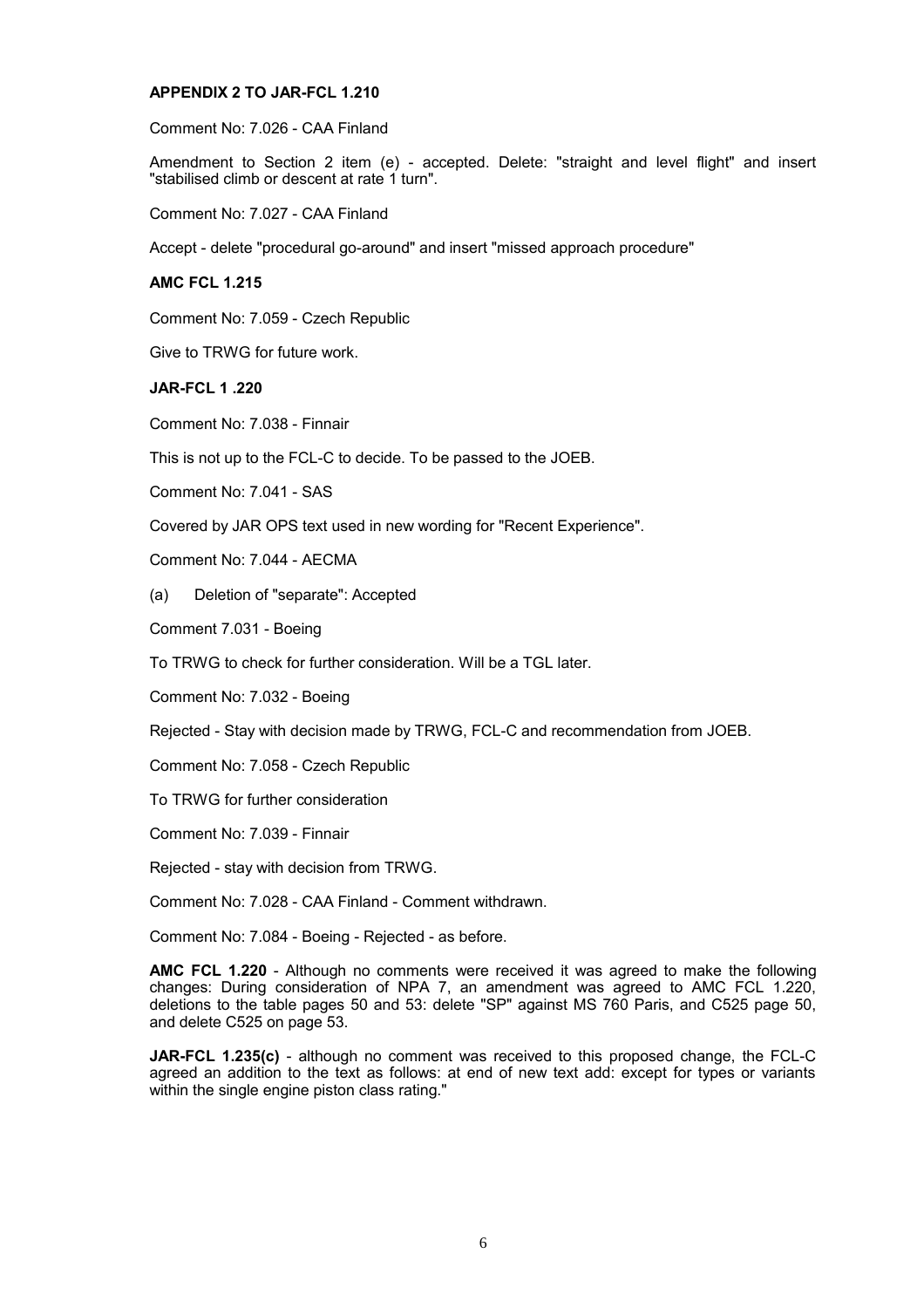# **Appendix 2 to JAR-FCL 1.240**

Comment No: 7.045 - AECMA

Rejected. Leave as it is.

# **Appendix 2 to JAR-FCL 1.240 and 1.295**

Comment No: 7.071 - Channel Express

Partly accepted, add "type" before "rating.

# **Appendix 3 to JAR-FCL 1.240**

Comment No: 7.079

Following lengthy discussion it was agreed to delete the OTD column throughout the table, deleting the "P" in Section 1 item 1.1 and add "Rejected take-off" in Section 5 item 5.1, with a "P" in column FS and arrow to column A/C. Also add "M" in column "chkd in / FS /A/C" and renumber remaining items in Section 5. However, following further discussion regarding possible implications on the skill tests, it was agreed to withdraw this proposed change in NPA 7 for further discussion and amend the text before submitting it in NPA 14. The Chairman stated that work needs to be done on the existing text and he considered that FNPT should not be included. Partly accepted Matrix not accepted.

**JAR-FCL 1 .245(b)(3) -** although no comments were received it was agreed to make the following changes:

**Note:** IR revalidation requirements are not clear. Proposal for new text. Following discussion, the FCL-C agreed an amendment to JAR-FCL 1.245(b)(3): Delete the last 2 lines and replace with "proficiency check in accordance with Appendix 1 to JAR-FCL 1.240 and 1.295." (NPA 7 Text).

# **JAR-FCL 1.370**

Comment 7.055 - DGAC France. Withdrawn

# **AMC FCL 1.425**

Comment No. 7.029 - CAA Finland

Rejected. A clear majority of the meeting agreed there was no need to add airborne times.

Comment No: 7.046 - AECMA/ 7.014 - LFV Sweden/7.047 - IAOPA

Partly accepted. Text changes as follows:

Para 12(c): delete "and multi-pilot type ratings"

Para 17: delete last sentence.

Comment No: 7.037 - Finnair - Misunderstanding

Comment No: 7.034 - MOT Germany - Check for typos - to be undertaken by JAA HQ.

Comment No: 7.056 - DGAC France

Accepted Replace "persons" by "pilots".